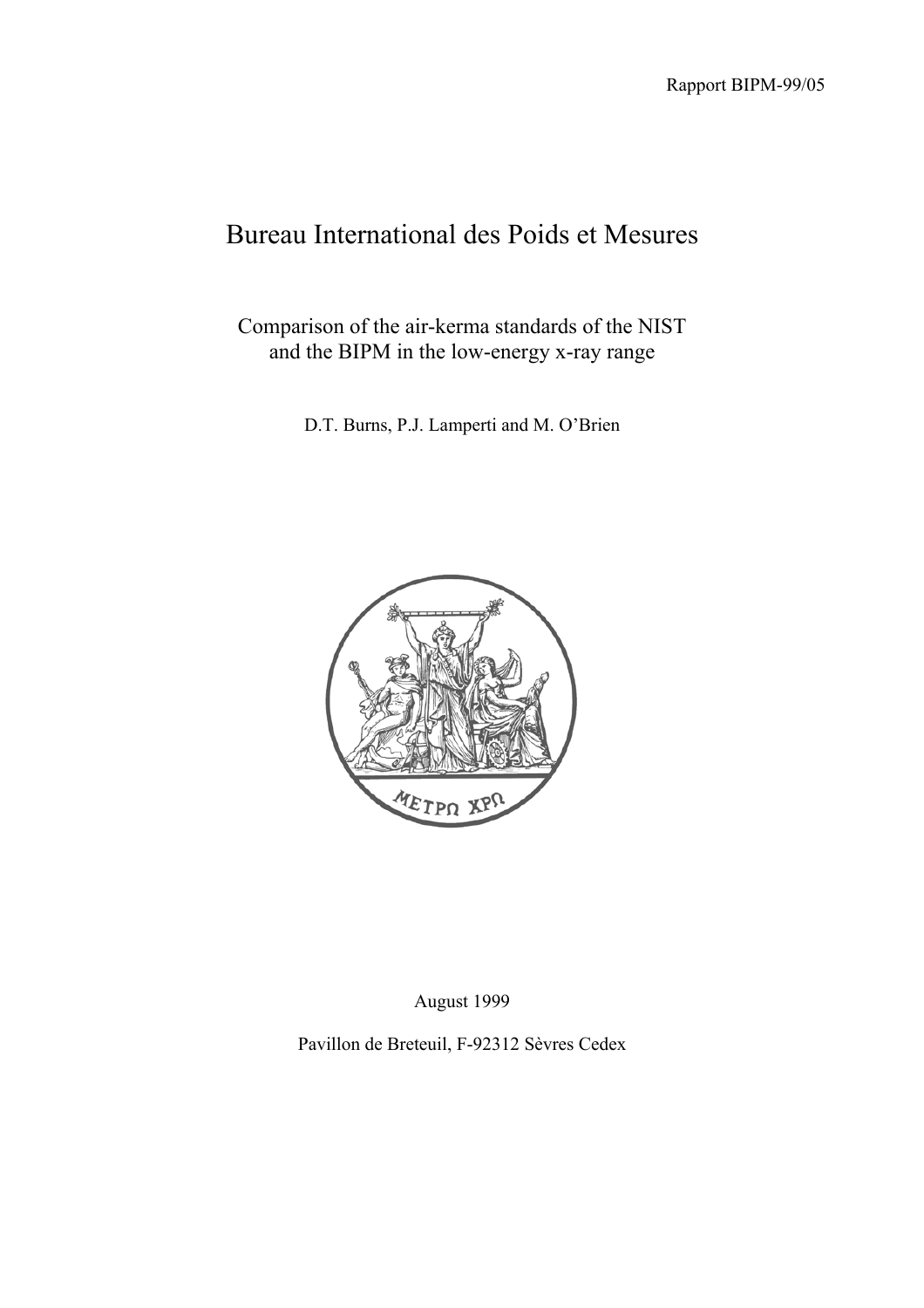# **Comparison of the air-kerma standards of the NIST and the BIPM in the low-energy x-ray range**

by D.T. Burns, P.J. Lamperti\* and M. O'Brien\*

Bureau International des Poids et Mesures, F-92312 Sèvres Cedex \*National Institute of Standards and Technology, Gaithersburg, MD, USA

**Abstract** A direct comparison has been made between the air-kerma standards of the NIST and the BIPM in the low-energy x-ray range. The results show the standards to be in agreement to around 0.5 % at reference beam qualities up to 50 kV and at 100 kV. Agreement at the 80 kV quality is less satisfactory, which may be attributed to an incorrect value for the electron-loss correction for the NIST standard at this quality.

### **1. Introduction**

A direct comparison has been made between the air-kerma standards of the National Institute of Standards and Technology (NIST) and the Bureau International des Poids et Mesures (BIPM) in the x-ray range from 10 kV to 100 kV. The comparison took place at the BIPM in July 1998 using the reference conditions recommended by the CCEMRI [1]. Two NIST primary-standard free-air ionization chambers were used for the comparison. The Lamperti chamber operates in the range from 10 kV to 60 kV and is the national standard for beam qualities of 15 kV and below. The Ritz chamber operates in the range from 20 kV to 100 kV and is the national standard for beam qualities in this range.

### **2. Determination of the air-kerma rate**

For a free-air ionization chamber standard with measuring volume *V*, the air-kerma rate is determined by the relation

$$
\dot{K} = \frac{I}{\rho_{\text{air}}V} \frac{W_{\text{air}}}{e} \frac{1}{1 - g_{\text{air}}} \prod_{i} k_{i}
$$

where

 $I/\rho_{\text{air}}V$  is the mass ionization current measured by the standard,

 $W_{\text{air}}$  is the mean energy expended by an electron of charge *e* to produce an ion pair in dry air, *g*air is the fraction of the initial electron energy lost by bremsstrahlung production in air, and  $\Pi k_i$  is the product of the correction factors to be applied to the standard.

The values for the physical constants used in the determination of the air-kerma rate are given in Table 1.

## **3. Details of the standards**

All three free-air chamber standards used in the present comparison are of the conventional parallel-plate design. The measuring volume *V* is defined by the diameter of the chamber aperture and the length of the collecting plate. The BIPM air-kerma standard is described in [2]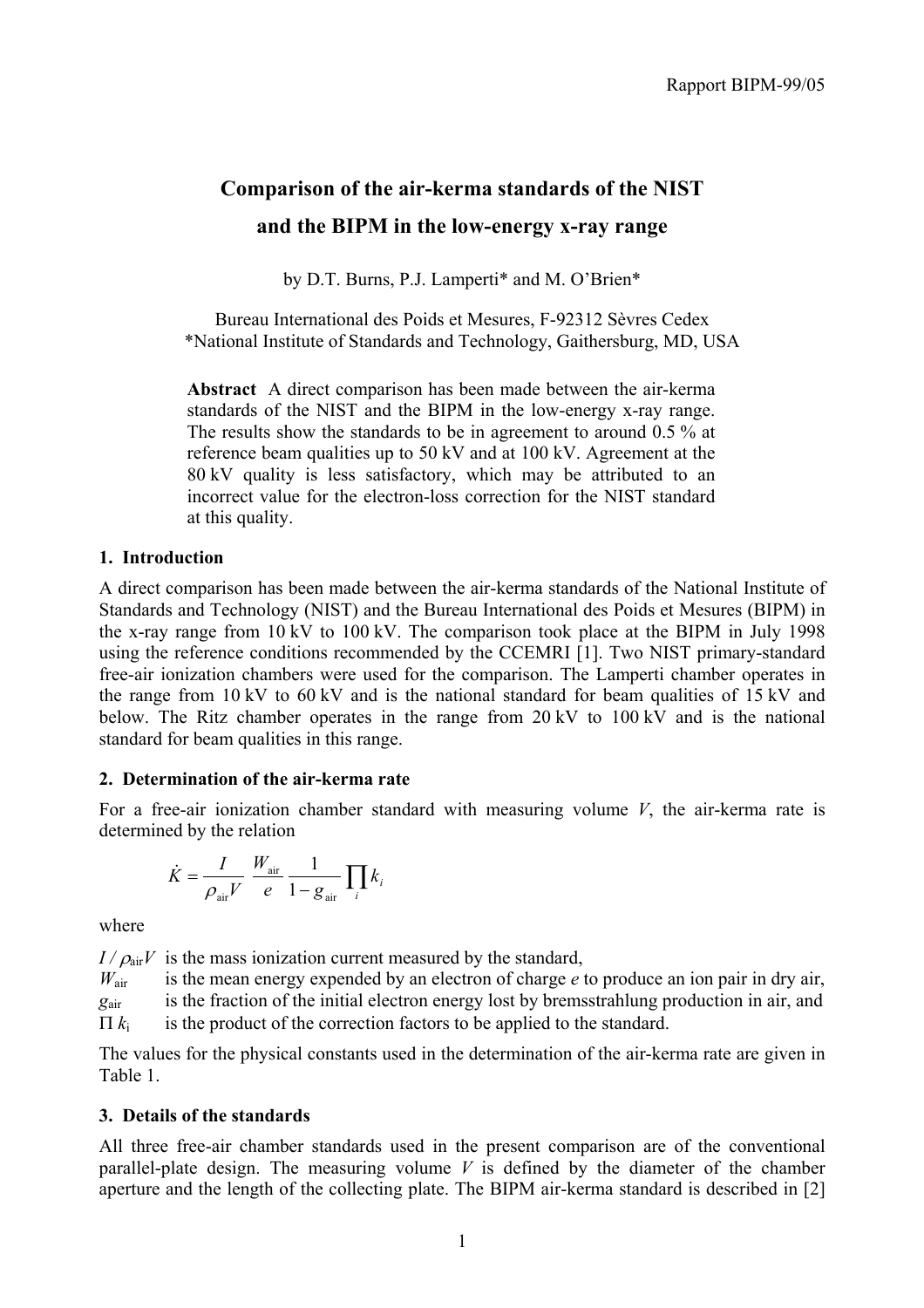and [3]. The Lamperti standard of the NIST was previously compared with the BIPM standard in a direct comparison carried out at the BIPM in 1966, the results of which are reported in [2]. Details of the Lamperti chamber are given in [2] and [4]. Details concerning the Ritz standard, which has not previously been compared with the BIPM standard, can be found in [5]. The main dimensions, the measuring volume and the polarizing voltage for all three chambers are shown in Table 2.

| Constant                         | Value                    | $s^{\dagger} \times 10^2$ |
|----------------------------------|--------------------------|---------------------------|
| $\rho_{\textrm{air}}{}^\ddagger$ | 1.293 kg m <sup>-3</sup> | 0.01                      |
| $W_{\rm air}$ / $e$              | 33.97 J $C^{-1}$         | 0.15                      |
| $-g_{\text{air}}$                | 1.0000                   | 0.01                      |

**Table 1. Physical constants used in the determination of the air-kerma rate**

† Here, *s* is the relative standard uncertainty.

‡ Density of dry air at 273.15 K and 101 325 Pa.

| Chamber                      | <b>BIPM</b>        | Lamperti | Ritz    |
|------------------------------|--------------------|----------|---------|
| Air-path length $/mm$        | 100.0              | 39.2     | 127.4   |
| Plate separation / mm        | 70                 | 40       | 90      |
| Collecting plate length / mm | 15.466             | 10.135   | 70.03   |
| Aperture diameter / mm       | $4.9992^{\dagger}$ | 4.9943   | 10.0017 |
| Measuring volume / $mm3$     | $303.58^{\dagger}$ | 198.55   | 5502.0  |
| Polarizing voltage / V       | 1500               | 1500     | 5000    |

**Table 2. Main characteristics of the standards**

† For comparison with the Ritz standard an aperture of diameter 9.941 mm was used in the BIPM standard, which gives a measuring volume of 1200.4 mm<sup>3</sup>.

#### **3. Comparison procedure**

### *3.1 BIPM irradiation facility and reference beam qualities*

The comparison was carried out in the BIPM low-energy x-ray laboratory, which houses a constant-potential generator (maximum usable generating potential 100 kV) and a tungstenanode x-ray tube with an inherent filtration of 2.9 mm beryllium. Both the generating potential and the tube current are stabilized using feedback systems constructed at the BIPM; this results in a very high stability and obviates the need for a transmission current monitor. The variation in the measured ionization current over the duration of a comparison introduces a relative standard uncertainty of  $4 \times 10^{-4}$ . The radiation qualities used in the range from 10 kV to 50 kV are those recommended by the CCEMRI [1] and are given in Table 3 in ascending half-value layer (HVL) from left to right. For the Ritz standard, measurements were also made at the 80 kV and 100 kV qualities indicated in the table.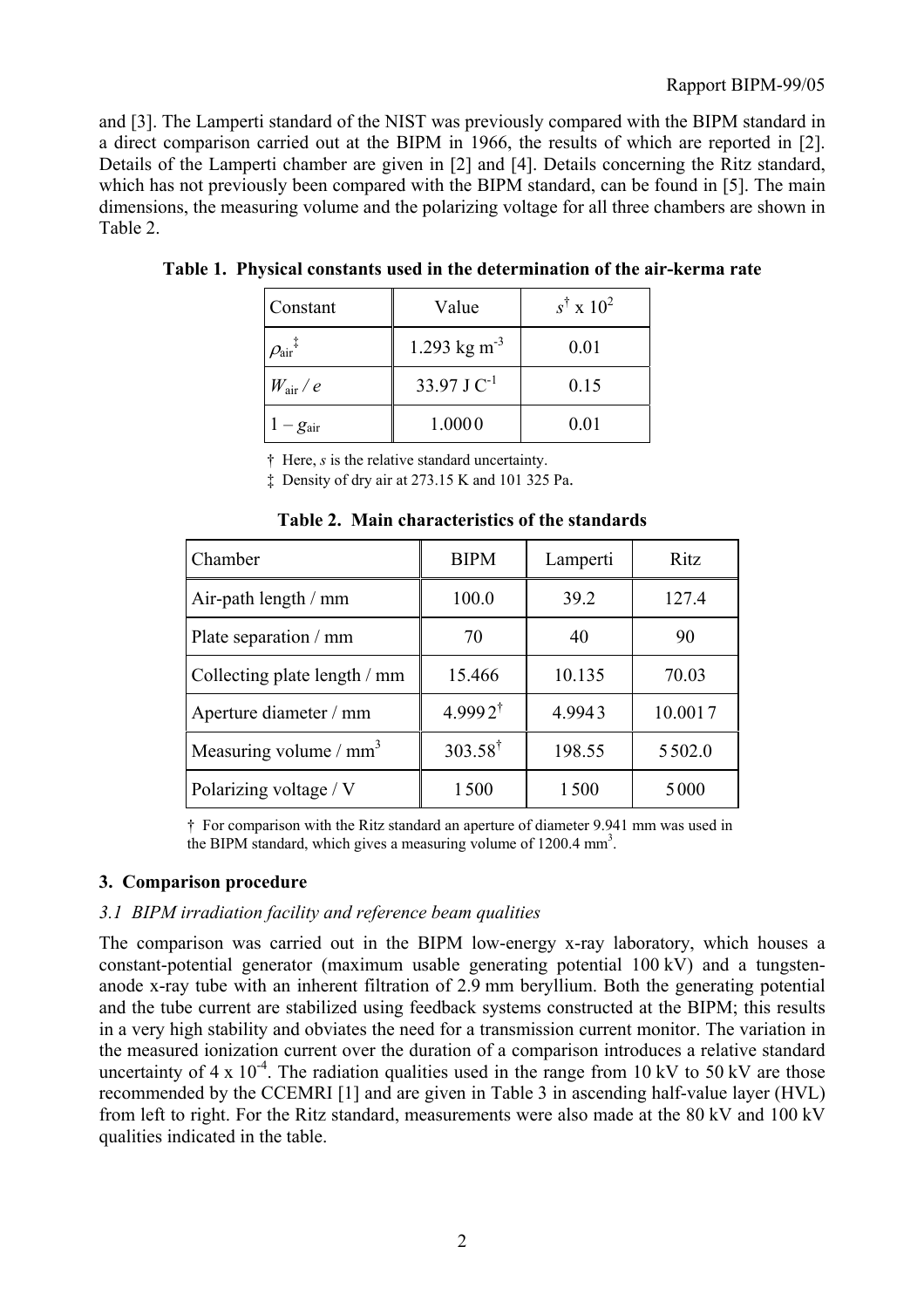| Generating<br>potential / kV                                        | 10       | 30     | 25     | 50(b)  | 50(a) | 80    | 100   |
|---------------------------------------------------------------------|----------|--------|--------|--------|-------|-------|-------|
| Al filtration / mm                                                  | $\theta$ | 0.2082 | 0.3734 | 1.0082 | 3.989 | 3.041 | 3.451 |
| Al $HVL/mm$                                                         | 0.036    | 0.176  | 0.250  | 1.021  | 2.257 | 3.01  | 4.00  |
| $\mu_{\text{air}}$ <sup>†</sup> / 10 <sup>-3</sup> mm <sup>-1</sup> | 1.757    | 0.415  | 0.304  | 0.091  | 0.046 | 0.042 | 0.035 |
| $K_{\text{BIPM}}$ / mGy s <sup>-1</sup>                             | 0.56     | 3.31   | 1.13   | 1.57   | 0.34  | 0.61  | 0.84  |

**Table 3. Characteristics of the BIPM reference radiation qualities**

† Air attenuation coefficient at 293.15 K and 100 000 Pa, measured at the BIPM for an air-path length of 100 mm.

### *3.2 Correction factors*

The correction factors applied to each chamber at each radiation quality, together with their associated uncertainties, are given in Table 4 for the BIPM standard and in Tables 5 and 6 for the Lamperti and Ritz standards, respectively.

| Generating                           | 10     | 30     |                     |        | 50(a)  | 80     | 100    | $s \times 10^2$ |                   |
|--------------------------------------|--------|--------|---------------------|--------|--------|--------|--------|-----------------|-------------------|
| potential / kV                       |        |        | 25                  | 50(b)  |        |        |        | type A          | type $B$          |
| Air attenuation $k_a^{\dagger}$      | 1.1921 | 1.0424 | 1.0309              | 1.0091 | 1.0046 | 1.0042 | 1.0035 | 0.03            | 0.01              |
| Scattered radiation $k_{\rm sc}$     | 0.9944 | 0.9956 | 0.9957              | 0.9966 | 0.9971 | 0.9974 | 0.9974 |                 | 0.07              |
| Electron loss $k_e$                  | 1.0000 |        | $1.0000$   $1.0000$ | 1.0000 | 1.0000 | 1.0100 | 1.0207 |                 | $0.01^{\ddagger}$ |
| Ion recombination $k_s^s$            | 1.0005 | 1.0007 | 1.0005              | 1.0006 | 1.0005 |        |        | 0.02            | 0.01              |
| Ion recombination $k_s$ <sup>1</sup> | 1.0007 | 1.0019 | 1.0010              | 1.0011 | 1.0006 | 1.0006 | 1.0008 | 0.02            | 0.01              |
| Field distortion $k_d$               | 1.0000 |        | $1.0000$   $1.0000$ | 1.0000 | 1.0000 | 1.0000 | 1.0000 |                 | 0.07              |
| Aperture transmission $k_1$          | 1.0000 | 1.0000 | 1.0000              | 1.0000 | 1.0000 | 0.9997 | 0.9997 |                 | 0.01              |
| Wall transmission $k_p$              | 1.0000 | 1.0000 | 1.0000              | 1.0000 | 1.0000 | 1.0000 | 1.0000 | 0.01            |                   |
| Humidity $k_h$                       | 0.998  | 0.998  | 0.998               | 0.998  | 0.998  | 0.998  | 0.998  |                 | 0.03              |

**Table 4. Correction factors for the BIPM standard**

† These are nominal values for 293.15 K and 100 000 Pa; each measurement is corrected using the air temperature and pressure measured at the time.

 $\ddagger$  For qualities above 50 kV, the value is 0.15 x 10<sup>-2</sup>.

§ For an aperture of diameter 4.999 2 mm.

¶ For an aperture of diameter 9.941 mm.

The largest correction at low energies is that due to the attenuation of the x-ray fluence along the air path between the reference plane and the centre of the collecting volume. The correction factor  $k_a$  is calculated using the measured air attenuation coefficients  $\mu_{air}$  given in Table 3 (in units of inverse length). In practice, the values used deviate slightly from those given in the tables. This is because the attenuation varies with the temperature and pressure of the air in the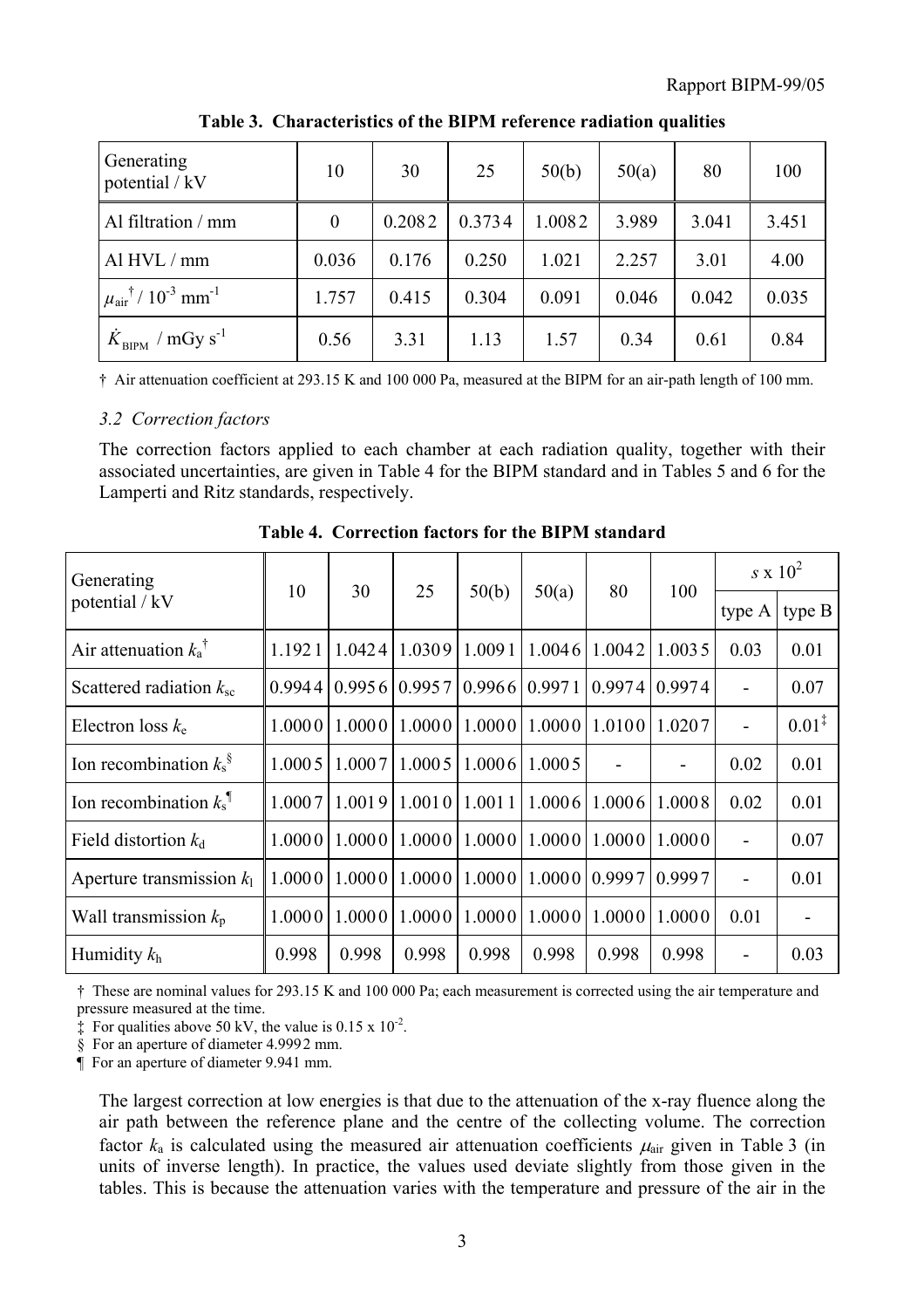chamber and the values for *k*a used are corrected for this effect. The value for *k*a for the Lamperti chamber at 10 kV has been increased by the factor 1.000 9 to account for the larger mean air attenuation coefficient for an air path of 39.2 mm (the values given in Table 3 were measured at the BIPM for an air path of 100 mm). This effect is negligible at the other beam qualities. All ionization measurements are also corrected for the temperature and pressure of the ambient air between the radiation source and the reference plane using the air attenuation coefficients given in Table 3.

| Generating                         | 10     | 30     | 25     |        |        | $s \times 10^2$          |        |
|------------------------------------|--------|--------|--------|--------|--------|--------------------------|--------|
| potential / kV                     |        |        |        | 50(b)  | 50(a)  | type A                   | type B |
| Air attenuation $k_a$ <sup>†</sup> | 1.0721 | 1.0164 | 1.0120 | 1.0036 | 1.0018 | 0.03                     | 0.01   |
| Scattered radiation $k_{\rm sc}$   | 0.9960 | 0.9967 | 0.9969 | 0.9975 | 0.9979 |                          | 0.20   |
| Electron loss $k_e$                | 1.000  | 1.000  | 1.000  | 1.001  | 1.005  | $\overline{\phantom{a}}$ | 0.10   |
| Ion recombination $k_s$            | 1.0000 | 1.0001 | 1.0000 | 1.0000 | 1.0000 | 0.04                     |        |
| Field distortion $k_d$             | 1.000  | 1.000  | 1.000  | 1.000  | 1.000  | $\overline{\phantom{a}}$ | 0.20   |
| Aperture transmission $k_1$        | 1.0000 | 1.0000 | 1.0000 | 1.0000 | 1.0002 | $\overline{\phantom{0}}$ | 0.01   |
| Wall transmission $k_p$            | 1.0000 | 1.0000 | 1.0000 | 1.0000 | 1.0000 | $\overline{\phantom{a}}$ | 0.01   |
| Humidity $k_h$                     | 0.998  | 0.998  | 0.998  | 0.998  | 0.998  |                          | 0.10   |

**Table 5. Correction factors for the Lamperti standard**

† These are nominal values for 293.15 K and 100 000 Pa; each measurement is corrected using the air temperature and pressure measured at the time.

| Generating<br>potential / kV       |        |        |        |        |        |        | $s \times 10^2$          |          |
|------------------------------------|--------|--------|--------|--------|--------|--------|--------------------------|----------|
|                                    | 30     | 25     | 50(b)  | 50(a)  | 80     | 100    | type A                   | type $B$ |
| Air attenuation $k_a$ <sup>T</sup> | 1.0543 | 1.0395 | 1.0117 | 1.0059 | 1.0054 | 1.0045 | 0.03                     | 0.01     |
| Scattered radiation $k_{\rm sc}$   | 0.9941 | 0.9944 | 0.9956 | 0.9963 | 0.9966 | 0.9968 | $\overline{\phantom{a}}$ | 0.20     |
| Electron loss $k_e$                | 1.0000 | 1.0000 | 1.0000 | 1.0000 | 1.0012 | 1.0074 | $\overline{\phantom{0}}$ | 0.10     |
| Ion recombination $k_s$            | 1.0004 | 1.0001 | 1.0001 | 1.0000 | 1.0000 | 1.0002 | 0.04                     |          |
| Field distortion $k_d$             | 1.000  | 1.000  | 1.000  | 1.000  | 1.000  | 1.000  |                          | 0.20     |
| Aperture transmission $k_1$        | 1.0000 | 1.0000 | 1.0000 | 1.0000 | 1.0000 | 1.0000 | $\overline{\phantom{0}}$ | 0.04     |
| Wall transmission $k_p$            | 1.0000 | 1.0000 | 1.0000 | 1.0000 | 1.0000 | 1.0000 | -                        | 0.01     |
| Humidity $k_h$                     | 0.998  | 0.998  | 0.998  | 0.998  | 0.998  | 0.998  |                          | 0.10     |

**Table 6. Correction factors for the Ritz standard**

† These are nominal values for 293.15 K and 100 000 Pa; each measurement is corrected using the air temperature and pressure measured at the time.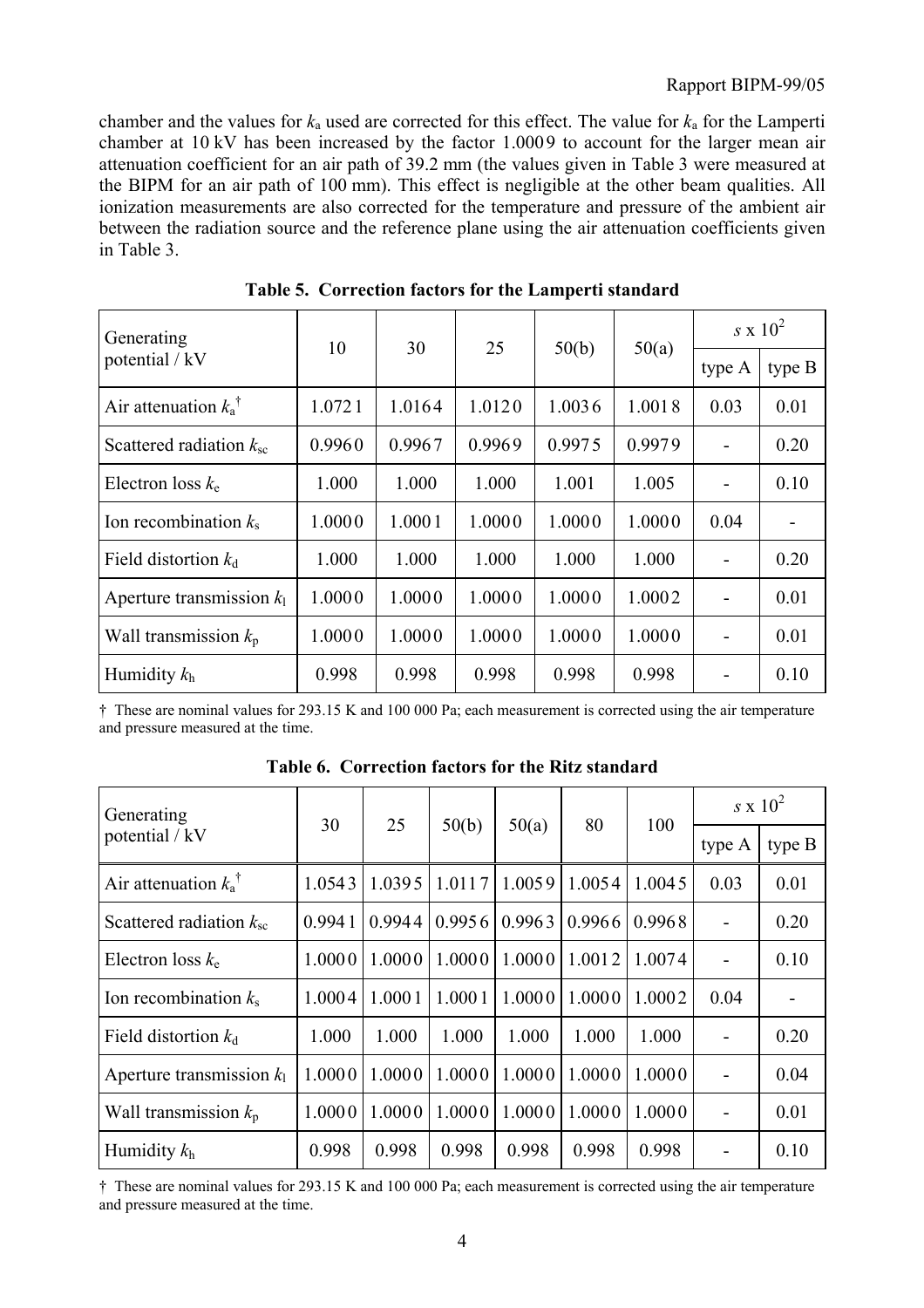All measured ionization currents are corrected for ion recombination. For comparison with the Ritz standard, the usual BIPM aperture of diameter 4.999 2 mm was replaced by an aperture of diameter 9.941 mm; values for the ion recombination correction  $k<sub>s</sub>$  for each BIPM aperture diameter are given in Table 4. For the NIST chambers, the values for *k*s given in Tables 5 and 6 are derived from measurements at the NIST using the BIPM air-kerma rates given in Table 3.

#### *3.3 Chamber positioning and measurement procedure*

For each comparison, the appropriate NIST chamber was positioned close to the BIPM chamber and both chambers remained fixed throughout a comparison; alternating between chambers was carried out by displacement of the radiation source. Alignment on the beam axis was measured to around 0.1 mm and this position was reproducible to better than 0.01 mm. A movement of 0.1 mm off-axis changes the measured current by around 0.03 % at 10 kV and at 50 kV. No correction is applied for the radial non-uniformity of the beam since the aperture diameters are closely matched. The reference plane for each chamber was positioned at 500 mm from the radiation source for all qualities up to 50 kV and at 750 mm for the 80 kV and 100 kV qualities. This distance was measured to 0.03 mm and was reproducible to better than 0.01 mm. The beam diameter in the reference plane is 45 mm for all qualities up to 50 kV, 68 mm for the 80 kV quality and 135 mm for the 100 kV quality.

The leakage current was measured before and after each series of ionization current measurements and a correction made based on the mean of these leakage measurements. For the BIPM and Ritz chambers the leakage current was less than 0.03 % of the ionization current and for the Lamperti chamber less than 0.02 %. Each measurement series consisted of five measurements, the integration time for each measurement chosen between 20 s and 80 s. The relative standard uncertainty of the mean of a series of five measurements was typically less than  $2 \times 10^{-4}$ , in the worst case  $4 \times 10^{-4}$ . Taking into account the relative standard uncertainty of  $4 \times 10^{-4}$  arising from the variation in the measured ionization current over the duration of a comparison, a type A relative standard uncertainty of  $5 \times 10^{-4}$  is taken for all current measurements. For all chambers, measurements were made at both polarities to correct for any polarity effect. The measured difference was typically 0.11 % for the BIPM chamber, 0.02 % for the Lamperti chamber and around 0.06 % for the Ritz chamber.

Due to a failure of the NIST temperature probe, the air temperature for the Lamperti chamber was taken to be that measured by the thermistor positioned in the BIPM capacitor bank; a series of tests showed this procedure to be accurate to better than 0.05 K. For the Ritz chamber, the air temperature was measured using a BIPM mercury thermometer calibrated to 0.02 K and positioned in the holder of the Ritz chamber. For the Ritz chamber the polarizing voltage was applied for the duration of the comparison so as to maintain temperature equilibrium. All ionization measurements are corrected to a temperature of 273.15 K and a pressure of 101 325 Pa.

### **4. Comparison of apertures**

The Lamperti aperture of diameter 4.994 3 mm was positioned in the BIPM chamber, replacing the BIPM aperture of diameter 4.999 2 mm. This moved the measurement plane towards the radiation source by 12.0 mm and the source was therefore moved back correspondingly. The current measured at 25 kV by the BIPM standard under these conditions was corrected for the 12.0 mm of additional attenuation and for the decrease in aperture diameter. The resulting airkerma rate determination was 0.10 % less than the usual BIPM determination at 25 kV (measured with a relative standard uncertainty of  $2 \times 10^{-4}$ ).

A similar procedure was used for the Ritz chamber at 25 kV, interchanging the BIPM 9.941 mm and the Ritz 10.001 7 mm apertures in both the BIPM and the Ritz chambers (a source movement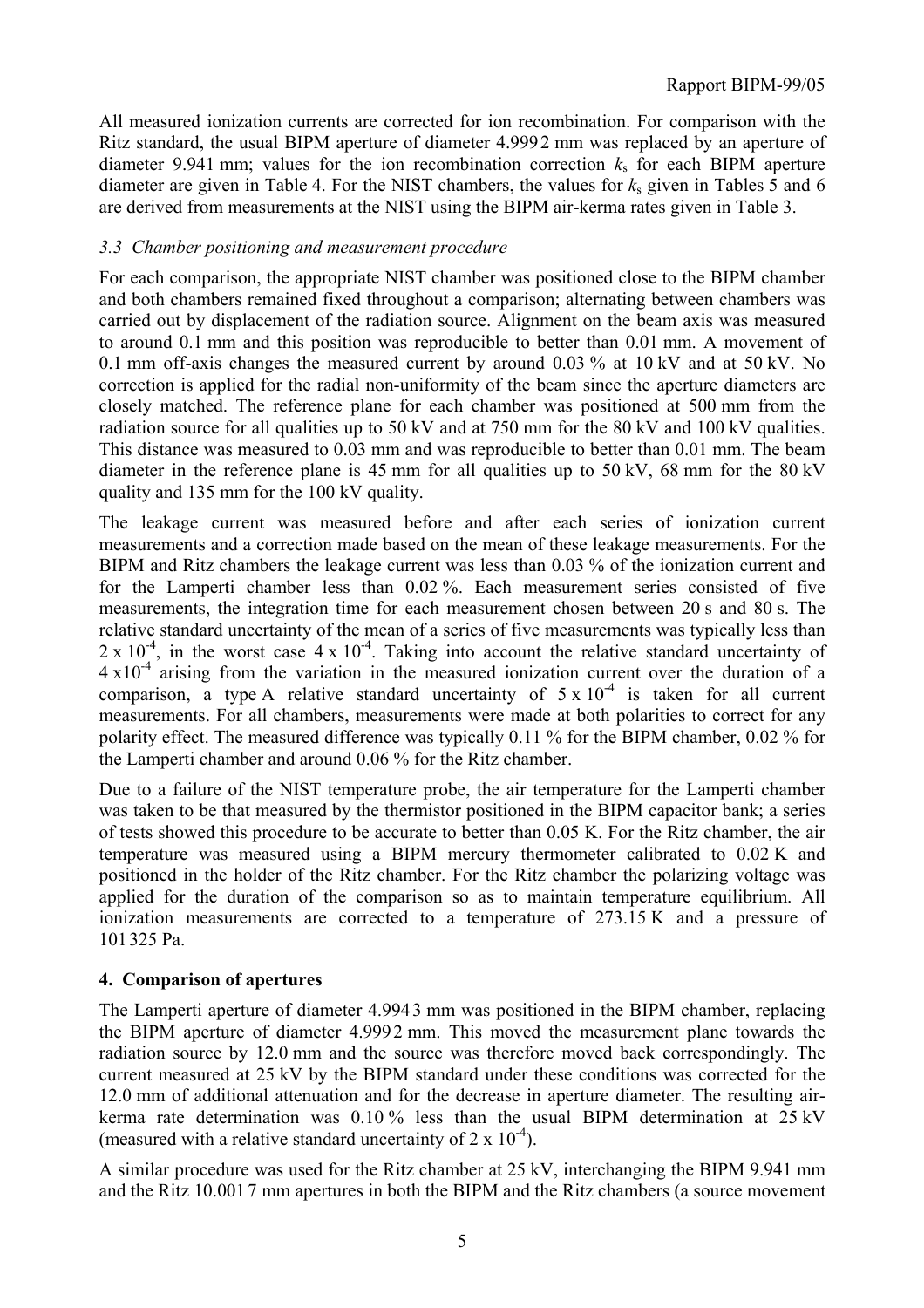of 3.0 mm was required between apertures). Agreement for these apertures was much better, within the relative standard uncertainty of the measurement  $(2 \times 10^{-4})$ .

### **5. Uncertainties**

The uncertainties associated with the primary standards and with the results of the comparison are listed in Table 7. In general, the quoted uncertainties in the air-kerma rate determination are representative of those associated with routine air-kerma rate determinations at both institutions. The uncertainties associated with the measurement of the ionization current and with chamber positioning are those which apply to measurements at the BIPM and are different from those in routine use for air-kerma rate determinations at the NIST.

The uncertainties of the ratios  $\dot{K}_{NIST}/\dot{K}_{BIPM}$  take into account correlations in the type B uncertainties associated with the determination of the ionization current, the humidity correction and the physical constants. Correlations between the values for  $k_{\rm sc}$  are not taken into account, although these are derived from the same data set.

| Standard                                                     | <b>BIPM</b>      |                  |                              | Lamperti | Ritz              |          |  |
|--------------------------------------------------------------|------------------|------------------|------------------------------|----------|-------------------|----------|--|
| $s \times 10^2$                                              | type A           | type $B$         | type A                       | type B   | type A            | type $B$ |  |
| Ionization current                                           | 0.05             | 0.02             | 0.05                         | 0.02     | 0.05              | 0.02     |  |
| Volume                                                       | 0.03             | 0.05             | 0.04                         | 0.01     | 0.04              | 0.01     |  |
| Positioning                                                  | 0.01             | 0.01             | 0.01                         | 0.03     | 0.01              | 0.03     |  |
| Correction factors (excl. $k_h$ )                            | 0.04             | $0.10^{\dagger}$ | 0.05                         | 0.30     | 0.05              | 0.30     |  |
| Humidity $k_h$                                               |                  | 0.03             | $\qquad \qquad \blacksquare$ | 0.10     |                   | 0.10     |  |
| Physical constants                                           |                  | 0.15             |                              | 0.15     |                   | 0.15     |  |
| Quadratic summation                                          | 0.07             | $0.19^{\dagger}$ | 0.08                         | 0.35     | 0.08              | 0.35     |  |
| $s(\dot{K}_{\text{LAR}}) \times 10^2$                        | $0.20^{\dagger}$ |                  | 0.36                         |          | 0.36              |          |  |
| $s(\dot{K}_{\text{NIST}}/\dot{K}_{\text{BIPM}}) \times 10^2$ |                  |                  |                              | 0.34     | $0.34^{\ddagger}$ |          |  |

**Table 7. Uncertainties associated with the comparison results**

† Applies up to 50 kV only. The increase in the relative standard uncertainty of *k*e for the BIPM standard from  $1 \times 10^{-4}$  to 1.5 x 10<sup>-3</sup> at 80 kV and 100 kV increases the relative uncertainty of  $\dot{K}_{\text{BIPM}}$  to 2.5 x 10<sup>-3</sup> for these qualities. ‡ The increased uncertainty of *k*e for the BIPM standard at 80 kV and 100 kV increases the relative standard uncertainty of the ratio  $\dot{K}_{\text{RITZ}}/\dot{K}_{\text{BIPM}}$  to 3.7 x 10<sup>-3</sup> for these qualities.

## **6. Results and discussion**

The comparison results are given in Table 8. For the Ritz and BIPM standards agreement at the 0.5 % level is observed (one and a half times the standard uncertainty), except for the 80 kV result. This result at 80 kV most likely arises from the value  $k_e = 1.0012$  used for the Ritz standard at this quality, which is probably too low. Evidence for the underestimation of  $k<sub>e</sub>$  values for small chambers used at higher beam qualities comes from measurements at the BIPM using the magnetic-field technique and from the comparison of the BIPM low- and medium-energy standards at energies up to 100 kV. More recent confirmation comes from Monte Carlo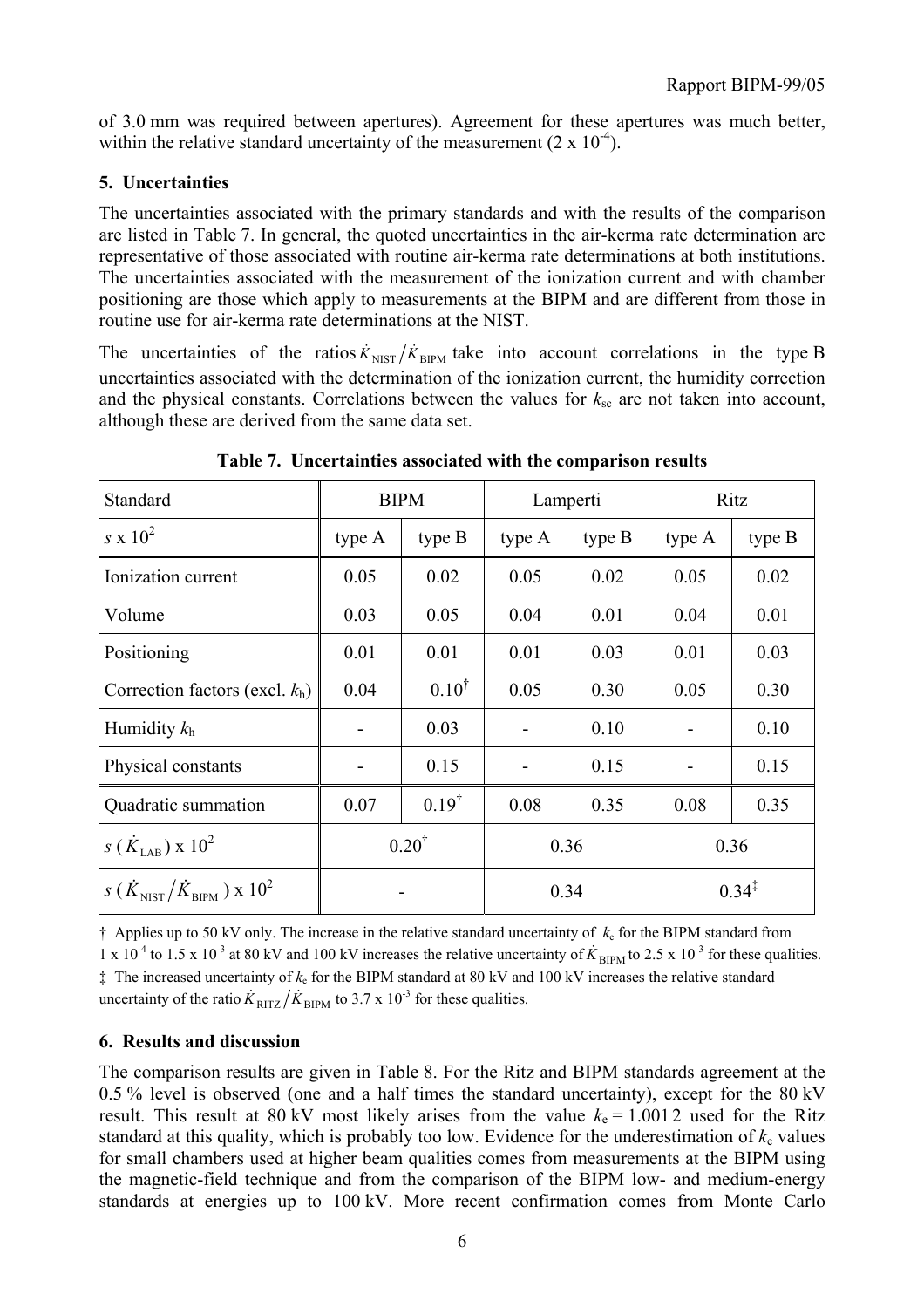calculations by Burns [6] and by Grimbergen *et al* [7]. The values for the correction factors  $k_e$ and *k*sc for the Ritz chamber are currently being re-evaluated at the NIST for some new reference radiation qualities under development and a change to the value for  $k<sub>e</sub>$  at 80 kV is expected. In addition, Monte Carlo calculations of  $k_e$  and  $k_{sc}$  are in progress at the BIPM [6], including calculations for the Lamperti and Ritz chambers.

| Generating<br>potential / kV            | 10     | 30     | 25                | 50(b)  | 50(a)  | 80     | 100    |
|-----------------------------------------|--------|--------|-------------------|--------|--------|--------|--------|
| $K_{\rm LAMPERTI}/\dot{K}_{\rm BIPM}$   | 0.9950 | 0.9961 | $0.9968$   0.9948 |        | 0.9938 |        |        |
| Previous result (1966)                  | 0.9976 | 0.9989 |                   | 0.9966 | 0.9948 |        |        |
| $\dot{K}_{\rm RITZ}/\dot{K}_{\rm BIPM}$ |        | 0.9943 | 0.9949            | 0.9938 | 0.9956 | 0.9902 | 0.9947 |

**Table 8. Comparison results**

It is also interesting to compare the measured values for the ratio  $K_{\text{LAMPERTI}} / K_{\text{RITZ}}$  given in the table. At the  $25 \text{ kV}$  and  $30 \text{ kV}$  qualities this has the value 1.0018 (within 0.01%), but at 50 kV(b) and 50 kV(a) decreases to 1.001 0 and 0.998 2, respectively. If these results are used as a *measure* of  $k_e$  for the Lamperti standard, one obtains the values  $k_e = 1.0018$  and  $k_e = 1.0087$ , in comparison with the values  $k_e = 1.001$  and  $k_e = 1.005$  used at present. Note that at these qualities it is the Ritz chamber which is the national standard.

For the lower beam qualities the Lamperti and BIPM standards agree at around the 0.4 % level. The result of the aperture comparison explains 0.1 % of the difference between the two standards. The results are slightly further from unity than those of the previous comparison in 1966, particularly at the lower beam qualities. Small changes in the values adopted for  $k_{\rm sc}$  and  $k_{\rm s}$ for both standards account for around 0.05 % of the difference between the new and old results.

A summary of the results of BIPM comparisons of air-kerma standards for low-energy x-rays, including the present comparison, are presented in Annex A. For the NIST, the values quoted are those obtained using the Ritz standard, except the 10 kV result which is that obtained using the Lamperti standard.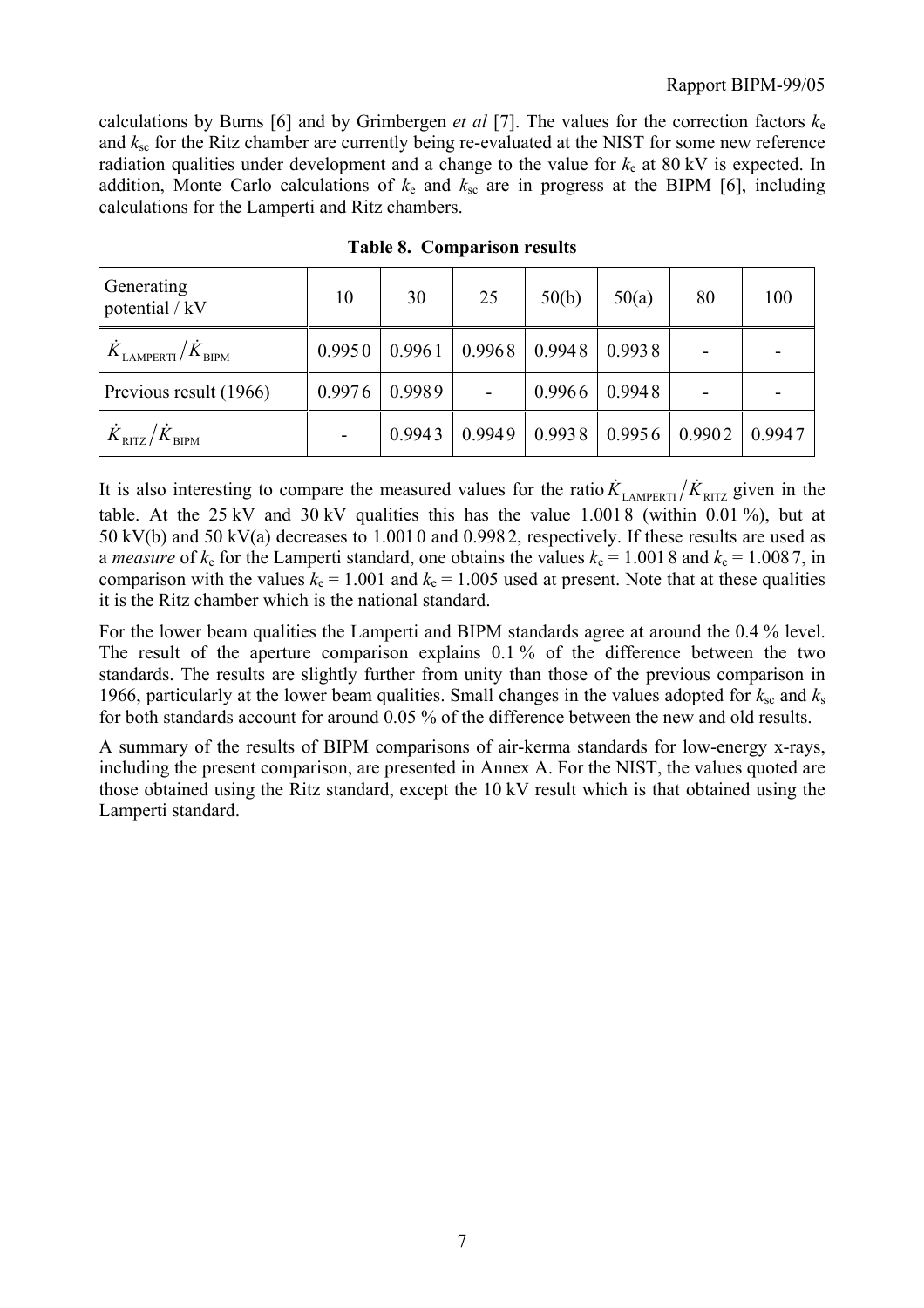### **References**

[1] BIPM, Qualités de rayonnements, CCEMRI (Section I), 1972, 2, R15.

[2] BOUTILLON M., HENRY W.H. and LAMPERTI P.J., Comparison of exposure standards in the 10-50 kV x-ray region, *Metrologia*, 1969, 5, 1-11.

[3] BOUTILLON M., Measurement conditions used for the calibration of ionization chambers at the BIPM, 1996, *Rapport BIPM*-96/1.

[4] LAMPERTI P.J. and WYCKOFF H.O., NBS free-air chamber for measurement of 10 to 60 kV x rays, *Journal of Research of the National Bureau of Standards – C*, 1965, 69C, 39-46.

[5] RITZ V.H., Standard free-air chamber for the measurement of low-energy x rays (20 to 100 kilovolts-constant-potential), *Journal of Research of the National Bureau of Standards – C*, 1960, 64C, 49-53.

[6] BURNS D.T., Monte Carlo calculation of electron-loss and photon-scatter correction factors for free-air ionization chamber standards, to be published.

[7] GRIMBERGEN T.W.M., VAN DIJK E. and DE VRIES W., Correction factors for the NMi free-air ionization chamber for medium-energy x rays calculated with the Monte Carlo method, *Physics in Medicine and Biology*, 1998, 43, 3207-3224, and private communication.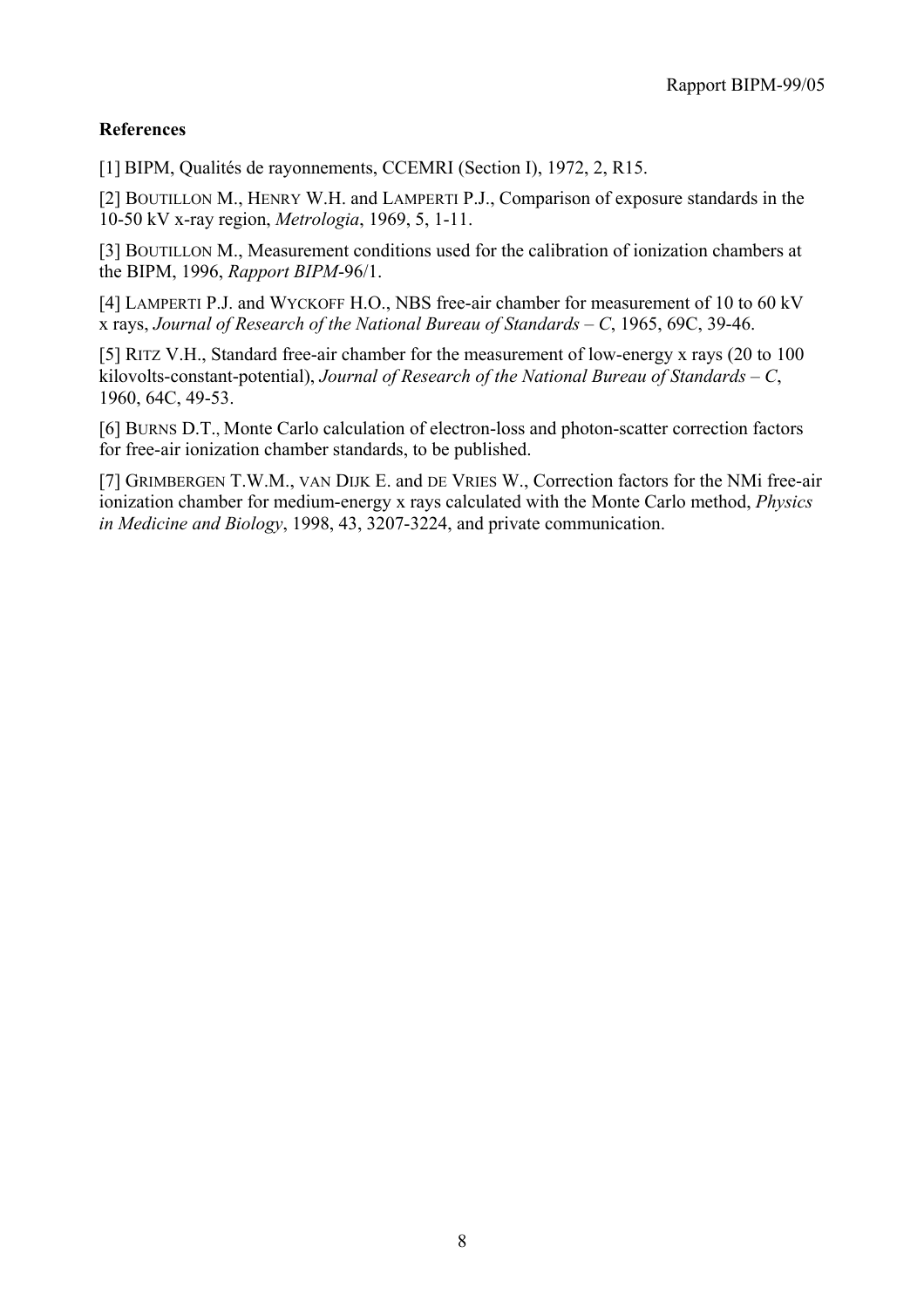#### **Annex A**

The results of BIPM comparisons of air-kerma standards for low-energy x-rays are presented in Table A.1. For laboratories which have compared more than once at the BIPM, only the results of the most recent comparison are included. The same data are presented in graphical form in Figure A.1.

| <b>NMI</b>      |             | Date | Generating potential / kV |        |         |                    |                    |  |  |
|-----------------|-------------|------|---------------------------|--------|---------|--------------------|--------------------|--|--|
|                 | Country     |      | 10 kV                     | 30 kV  | $25$ kV | $50 \text{ kV(b)}$ | $50 \text{ kV(a)}$ |  |  |
| <b>NRC</b>      | Canada      | 1966 | 1.0007                    | 1.0003 |         |                    | 0.9995             |  |  |
| <b>ETL</b>      | Japan       | 1972 | 0.9963                    | 0.9963 |         |                    | 1.0032             |  |  |
| <b>CIEMAT</b>   | Spain       | 1979 | 1.0021                    | 1.0011 | 1.0013  | 1.0018             | 1.0025             |  |  |
| <b>OMH</b>      | Hungary     | 1988 | 0.9973                    |        | 0.9994  | 1.0010             | 1.0020             |  |  |
| <b>GUM</b>      | Poland      | 1994 | 0.9963                    | 0.9973 |         | 0.9968             | 0.9977             |  |  |
| <b>NMi</b>      | Netherlands | 1996 | 0.9972                    | 0.9984 |         | 0.9984             | 0.9963             |  |  |
| $NPL^{\dagger}$ | <b>UK</b>   | 1997 | 0.9983                    | 0.9980 | 0.9995  |                    | 0.9977             |  |  |
| <b>NIST</b>     | <b>USA</b>  | 1998 | 0.9950                    | 0.9943 | 0.9949  | 0.9938             | 0.9956             |  |  |
| <b>OFMET</b>    | Switzerland | 1998 | 0.9994                    | 0.9993 | 0.9994  | 0.9984             | 0.9985             |  |  |
| <b>ENEA</b>     | Italy       | 1998 | 0.9972                    | 0.9958 | 0.9956  | 0.9966             | 0.9966             |  |  |

**Table A.1 Results of BIPM low-energy x-ray comparisons, expressed as**  $\dot{K}_{NM}/\dot{K}_{BPM}$ **.** 

† The results for this laboratory are provisional; BIPM report still in preparation.